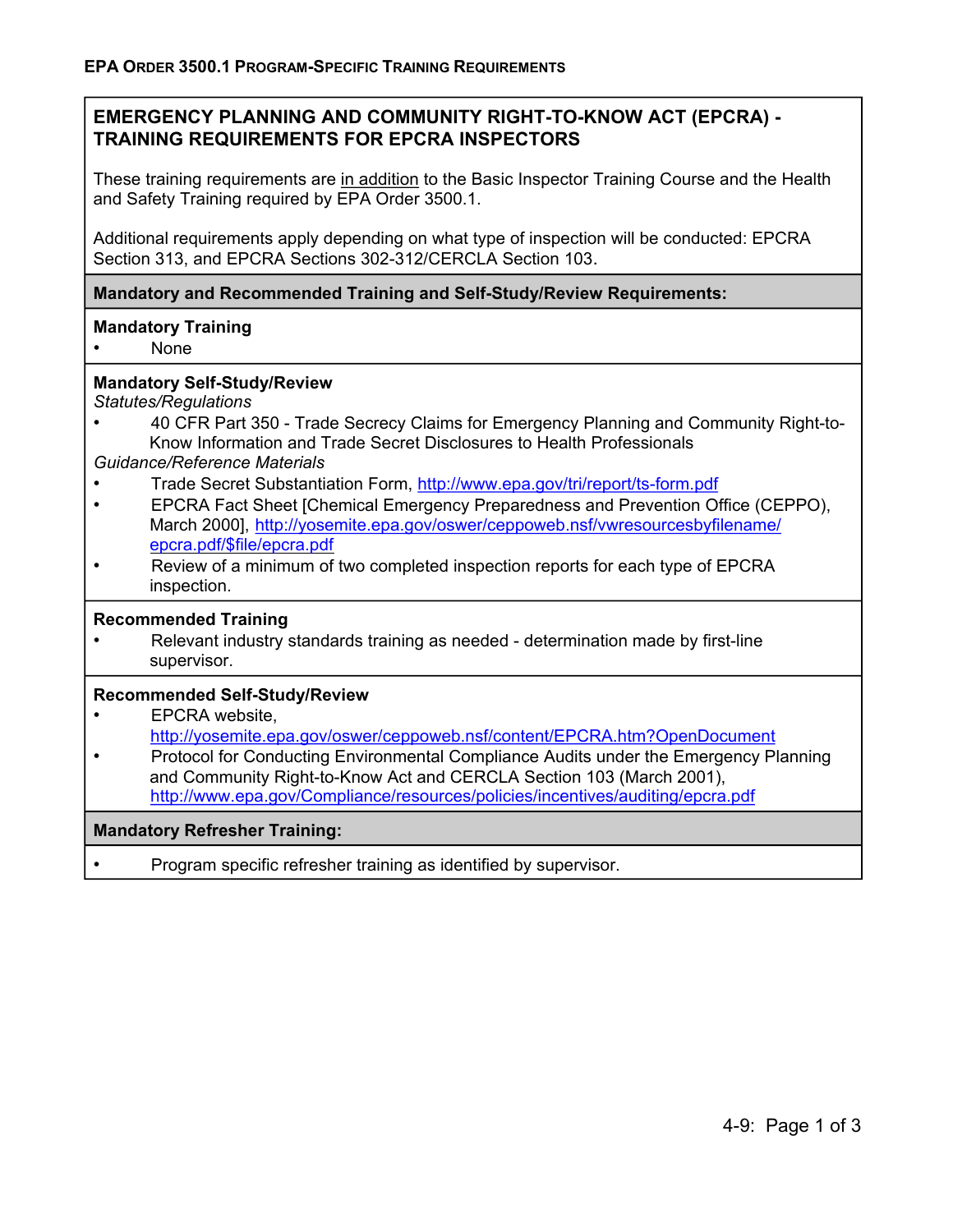# **EMERGENCY PLANNING AND COMMUNITY RIGHT-TO-KNOW ACT (EPCRA) - SECTION 313**

EPCRA Section 313 Inspectors must complete the following training requirements in addition to the requirements listed above for ALL EPCRA Inspectors.

### **Mandatory and Recommended Training and Self-Study/Review Requirements:**

## **Mandatory Training**

• None

# **Mandatory Self-Study/Review**

*Statutes/Regulations* 

• EPCRA § 313 (40 CFR Part 372), http://www.access.gpo.gov/nara/cfr/waisidx\_01/40cfr372\_01.html

### *Guidance/Reference Materials*

- EPCRA § 313 Inspector Training Manual (November 2000).\* The inspector's supervisor may require classroom training in addition to manual.
- EPCRA § 313 Data Quality Training Manual Process-Based Inspections: Techniques and Calculations (June 2000)\*
- Revised 1998 EPCRA Section 313 Questions and Answers [Office of Pollution Prevention and Toxics (OPPT), December 1998]

http://www.epa.gov/tri/guide\_docs/1998/1998ga.pdf and 2004 addendum (Under Dev.)

• Toxics Release Inventory (TRI) Reporting Forms & Instructions, http://www.epa.gov/tri/report/index.htm

(\*Source: Len Lazarus, 202-564-6369)

# **Recommended Training**

• None

### **Recommended Self-Study/Review**

- Toxics Release Inventory (TRI) website, http://www.epa.gov/tri/
- Guidance documents industry-specific, chemical-specific, and general, including EPCRA Section 313 Release Reporting Requirements "blue brochure", http://www.epa.gov/tri/guide\_docs/index.htm
- TRI data quality reports, http://www.epa.gov/tri/tridata/data\_quality\_reports/index.htm
- TRI data analysis, http://www.epa.gov/tri/tridata/index.htm; www.epa.gov/triexplorer/; http://intranet.epa.gov/enviro/html/tris/tris\_query.html
- Enforcement Response Policy (ERP) for Section 313 of EPCRA (1986), April 12, 2001, http://www.epa.gov/compliance/resources/policies/civil/epcra/epcra-sec311-mem.pdf

# **Mandatory On-the-Job Training (OJT):**

- Inspectors must complete a minimum of four compliance inspections/field investigations with a senior lead EPCRA Section 313 inspector beginning with single or simple process facilities. The first-line supervisor may require additional compliance inspections/field investigations at his discretion. Note: This includes inspection preparation procedures with a senior inspector.
- The OJT should be constructed so that over time there is a progression of increasing responsibility for the new inspector.
- EPCRA Section 313 Data Quality Inspections are not recommended for new EPCRA Section 313 inspectors within the first year.